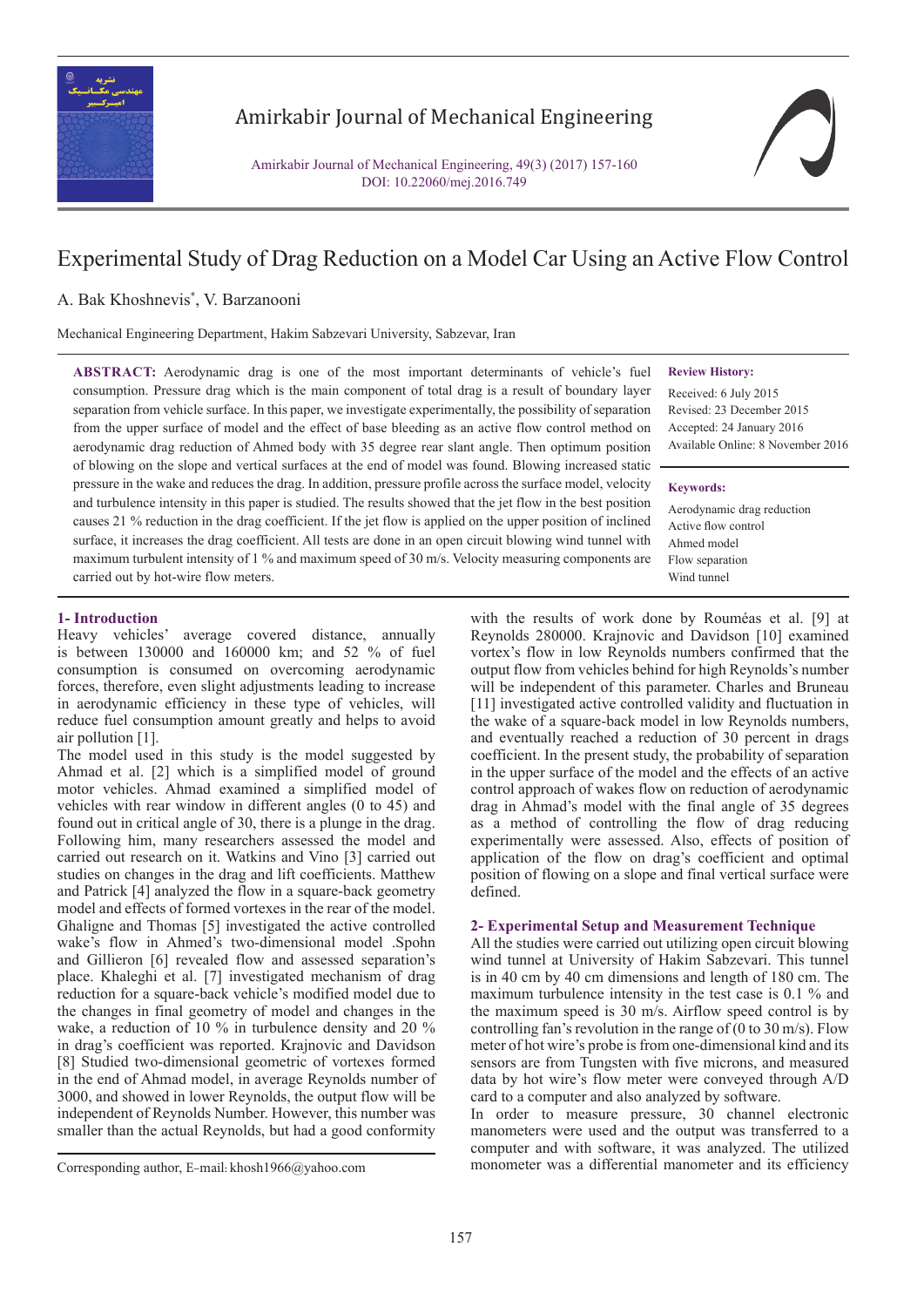range is around 1250 Pa and its accuracy is around 0.25 % For moving the probe, in order to measure the airflow profile, transmission mechanism was used, and its accuracy is 0.1 mm in coordinate axis direction. The studied model in this research is suggested model by Ahmad et al. [2] with final angle of 35 degrees. Considering blockage coefficient is the first determinant in making a model. Suggested volume for laboratorial models is less than 0.1, so that, the effect of fluid flow on the side walls of the object can be overlooked. In this study, the chosen coefficient considering laboratorial conditions and wind tunnel is 0.09 and scale factor is 0.14. In order to measure the pressure, on the surface, some holes were made into model's surface, and pressure sensors are embedded in the holes. In order to provide air for jet flow wake actions, a 2.5 hp compressor with a 25 liter tank and the maximum pressure of 12 bars is used. The produced speed of jet flow in the model's wake is 15 meters per second.

#### **3- Governing Equations**

Equations that are used to measure the force of drag can be easily extracted by applying the laws of conservation of mass, momentum on a control volume. Van Dam [12] found an equation to calculate drag coefficient in which Reynolds tensions and turbulence intensity of flow existed. However, fluid intensity changes and sliminess terms were over looked. Lu and Bragg [13] had numerous investigations with regard to the effects of distribution in calculating drag coefficient. According van dam's equations:

$$
c_d = 2\int \left(\frac{\overline{u}}{U_{\infty}}\right) \left(1 - \frac{\overline{u}}{u_{\infty}}\right) d\left(\frac{y}{l}\right) + \frac{1}{3} \int \frac{\overline{u}^2}{U_{\infty}^2} d\left(\frac{y}{l}\right) \tag{1}
$$

#### **4- Conclusions**

In this study, the effect of blowing as an active flow controlling method, reduces the aerodynamic drag in Ahmad's model with 35 degrees of final slope angle was examined.

Results show feasibility of studying at low Reynolds number in model's wake flow (Reynolds number chosen in this study) showed best applying position of jet flow for active control of flow in the wake is on a vertical surface and near the slope and in this position, applying jet flow causes the reduction of drag coefficient approximately by 21 %. Around 3 percent of calculated drags coefficient is attributed to wake's turbulence and the other 97 % is owing to reduction of momentum pressure loss in the wake. Applying jet flow in positions p1 and p2 (Figs. 1 and 2) causes increase in fluctuant term than other positions of jet flow application. Applying jet flow on upper surfaces of the slope is not justified and leads to increase in drag coefficient.

### **References**

- [1] M. Hazim, A. Abdulkadir, K. Iftekhar, A. Firoz, W. Simon, A study on aerodynamic drag of a semi-trailer truck Harun Chowdhury, *Procedia Engineering* 56 (2013) 201– 205.
- [2] S.R. Ahmed, R. Ramm, G. Faltin, Some Salient Features of the Time Averaged Ground Vehicle Wake, *SAE Technical Paper Series* 840300 3(20) (1998) 104-115.
- [3] S. Watkins, G. Vino, The Effect of Vehicle Spacing on the Aerodynamics of Representative Car Shape, *J. of Wind*



**Figure 1. Average velocity of the jet flow in the wake of applied positions**



**Figure 2. Drag coefficient in different applied positions of the jet**

*Engineering and Industrial Aerodynamics* 96(3) (2011) 1232-1239.

- [4] R. Mathieu, G. Patrick, Analysis and control of the nearewake flow over a square-back geometry, *computr& fluids*  21(38) (2009) 60-70.
- [5] S. Ghaligne, C. Thomas, Active control of the flow behind a two-dimentional bluff body in ground proximity, *comptes rendus mecanique* 2(341) (2013) 289-297.
- [6] A. Spohn, P. Gillieron, Flow separeated generated by a simplified geometry of an automotive vehicle, *Society of Automotive Engineers Technical Paper* 23(41) (2011) 89-97.
- [7] B. Khalighi, S. Zang, C. Koromilas, S. Balkanyi, L.P. Bernal, G. laccarino, P. Moin, Experimental and Computational Study of Unsteady Wake Flow Behind a Body with a Drag Reduction Device, *SAE Technical Paper* 14(17) (2006) 12-21.
- [8] S. Krajnovic, L. Davidson, Flow around a simplified car, part 2, *Journal of Fluids Engineering* 12(7) (2008) 919- 928.
- [9] P. Roms, A. Spohn, Flow Separations Generated by a